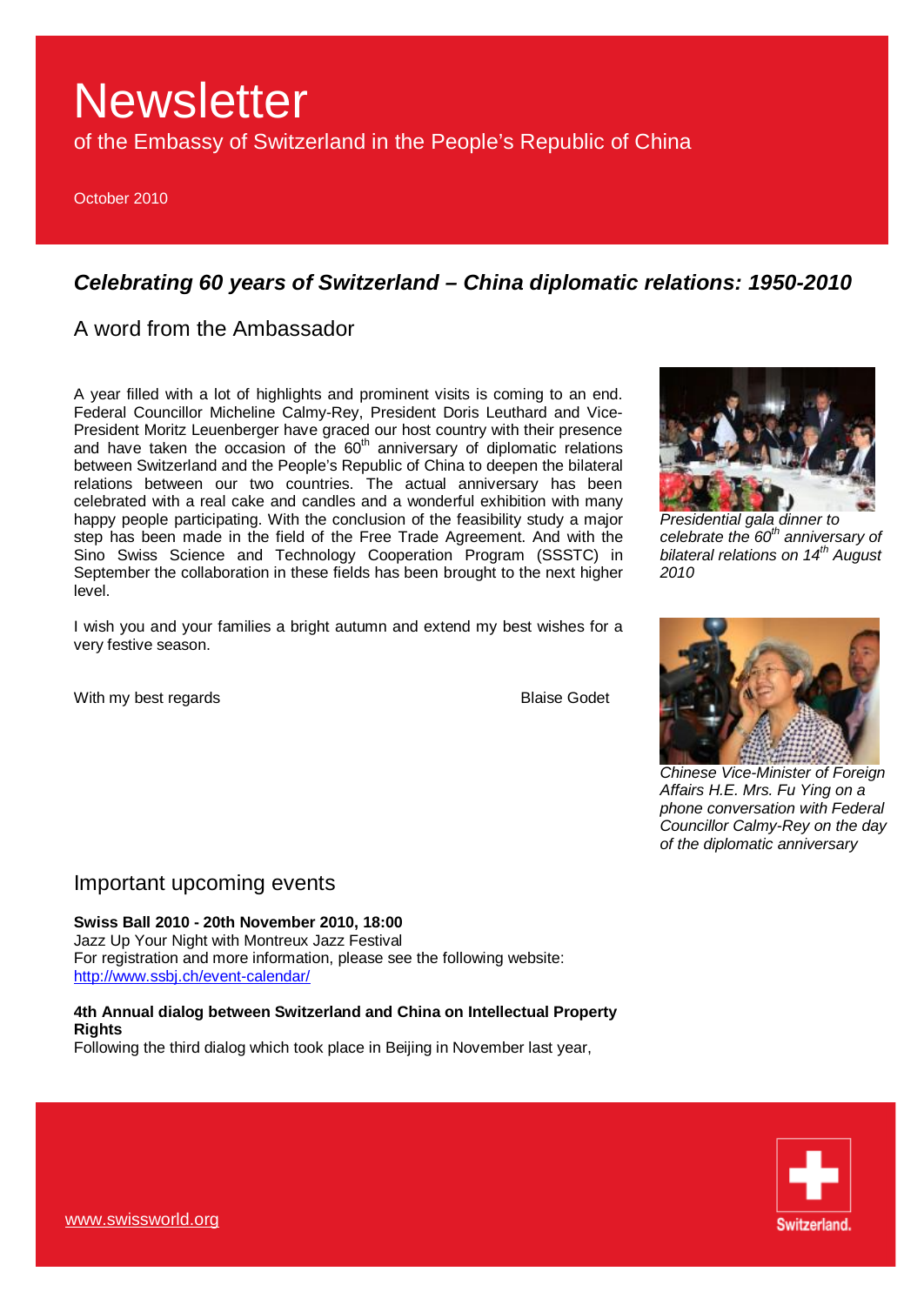of the Embassy of Switzerland in the People's Republic of China

October 2010

Swiss and Chinese experts will meet again from **8 to 10 November 2010**, this time **in Berne**, for the **fourth annual bilateral dialog on Intellectual Property Rights** as well as the **second seminar on Geographical Indications**. The meetings will be organised by the Federal Institute of Intellectual Property based in Berne. This annual meeting represents a good opportunity for both sides to discuss about the development of the legislation and its implementation, further areas of cooperation, as well as to raise some concrete cases.

#### **20th Joint Economic Commission Switzerland – China**

The previous edition having taken place in Beijing in December last year, the **20th Joint Economic Commission** should this time meet in **Geneva**, probably at the **beginning of December.** This annual meeting allows both sides to pass into revue their economic relations and to raise concrete issues or difficulties. The Joint Economic Commission has been created in 1974.

### Important news to the Swiss community

**Expatriates are about to enter virtual space by launching their own online social network, "SwissCommunity":** The platform will allow the nearly 700,000 Swiss Abroad to contact each other, exchange information and strengthen ties with their country of origin. **SwissCommunity** is designed as an exclusive worldwide club of expatriates and will officially be inaugurated at the annual congress of the **Organisation of the Swiss Abroad (OSA)**, which takes place in St Gallen this year. The project is the brainchild of the OSA, which dedicated two years of intensive work to it and undertook in-depth marketing analysis. Mrs. Ariane Rustichelli, the project manager, says the reaction during the project phase of SwissCommunity was very encouraging and the platform **responds to a real need among expatriates**. "There is an obvious interest to be in contact with other expatriates. Either to be at the disposal of Switzerland or because they hope Switzerland takes an interest in them," Rustichelli explains. **SwissCommunity makes it possible to keep in touch with friends and family at home, maintain links with the canton of origin and to stay up-to-date on what's going on in Switzerland**. No other expatriate community has such a sophisticated platform," she adds. SwissCommunity is divided up into a section which is generally accessible and a section called My Network which is **reserved for members only**. The free chat section is subject to strict rules and is moderated by the OSA. The information section lists addresses of Swiss societies and clubs around the world. They can use SwissCommunity to publish their events calendars. Users will also find the addresses of all the Swiss embassies and consulates. The section includes political, economic and tourist information about Switzerland and individual cantons. **The News section features articles from Swiss Review - the magazine of the Swiss Abroad - and swissinfo.ch**. This chapter also allows



*Ariane Rustichelli (aso.ch)* 



Schweizerische Eidgenossenschaft Confédération suisse Confederazione Svizzera Confederaziun svizra

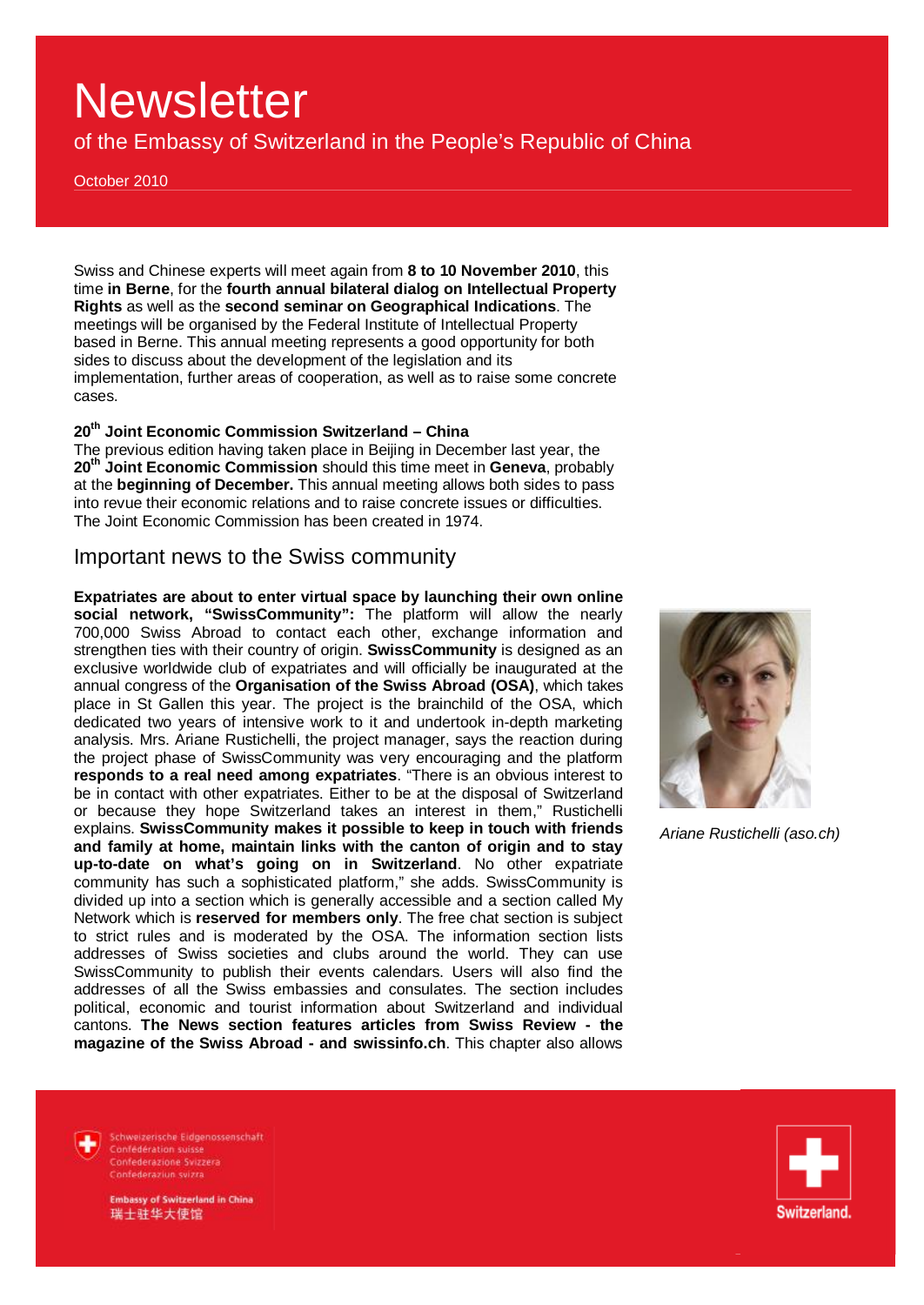of the Embassy of Switzerland in the People's Republic of China

October 2010

readers to follow the activities of the OSA, the federal authorities and the cantons. She hopes to win partners who will help finance an Italian-language version of the platform. So far SwissCommunity is available in German, French – "two of three official languages of the OSA - and English, the language of the internet", Rustichelli says. The idea is to adapt the platform to new needs. Rustichelli says there will be regular surveys to learn about the expectations of the Swiss Abroad community.

*Sonia Fenazzi, swissinfo.ch (adapted from Italian by Urs Geiser)* 

### Economic news

**Visit of President Doris Leuthard to China:** From August 10<sup>th</sup> to 15<sup>th</sup> 2010, the President of the Swiss Confederation and Head of the Federal Department of Economic Affairs, **Federal Councillor Doris Leuthard**, paid a visit to China. It has been the first visit of a Swiss President to this country since 2000. Mrs Leuthard was accompanied, apart from the official delegation, by a **large and high-level delegation of businessmen** coming from the main Swiss companies as well as journalists from the major Swiss media. She began her trip in **Chongqing** where she met the Mayor of the city, **Mr. Huang Qifan**, as well as Party Secretary **Mr. Bo Xilai**. During that day, a Memorandum of Understanding on future cooperation was also signed between Economiesuisse and the Chongqing municipality. She passed then the next two days in **Shanghai** where she met with the Mayor **Mr. Han Zheng**, attended the concert of the **Basel Symphony Orchestra**, and visited the **EXPO** during the Swiss Pavilion Day, among others. During the last two days in **Beijing**, she met with **President Hu Jintao**, Chairman of the National People's Congress **Mr. Wu Bangguo**, Beijing's Party Secretary **Mr. Liu Qi** and Minister of Commerce **Mr. Chen Deming**. With this latter, she also opened on the last day the **Sino-Swiss Economic Forum** organized by the Embassy and the Swiss-Chinese Chamber of Commerce of Beijing (SwissCham) which was attended by 350 Chinese and Swiss officials and business people. In the evening, a **presidential gala dinner** took place to celebrate the  $60<sup>th</sup>$  anniversary of the diplomatic relations between Switzerland and China.

**Free Trade Agreement:** During the visit of **President Leuthard**, a Memorandum of Understanding (MoU) on the conclusion of the **Joint Feasibility Study** was signed between Ambassador **Blaise Godet** and China International Trade Representative, Vice-Minister **Gao Hucheng**, in presence of President Doris Leuthard and President Hu Jintao. This MoU marks the conclusion of the Joint Feasibility Study and opens the way for the **launch of formal negotiations** on a Free Trade Agreement between Switzerland and



*Chinese Minister of Commerce H.E. Mr. Chen Deming giving his speech at the Sino-Swiss Economic Forum on 14th August 2010* 

Schweizerische Eidnenossenschaft Confédération suisse Confederazione Svizzera Confederaziun svizra

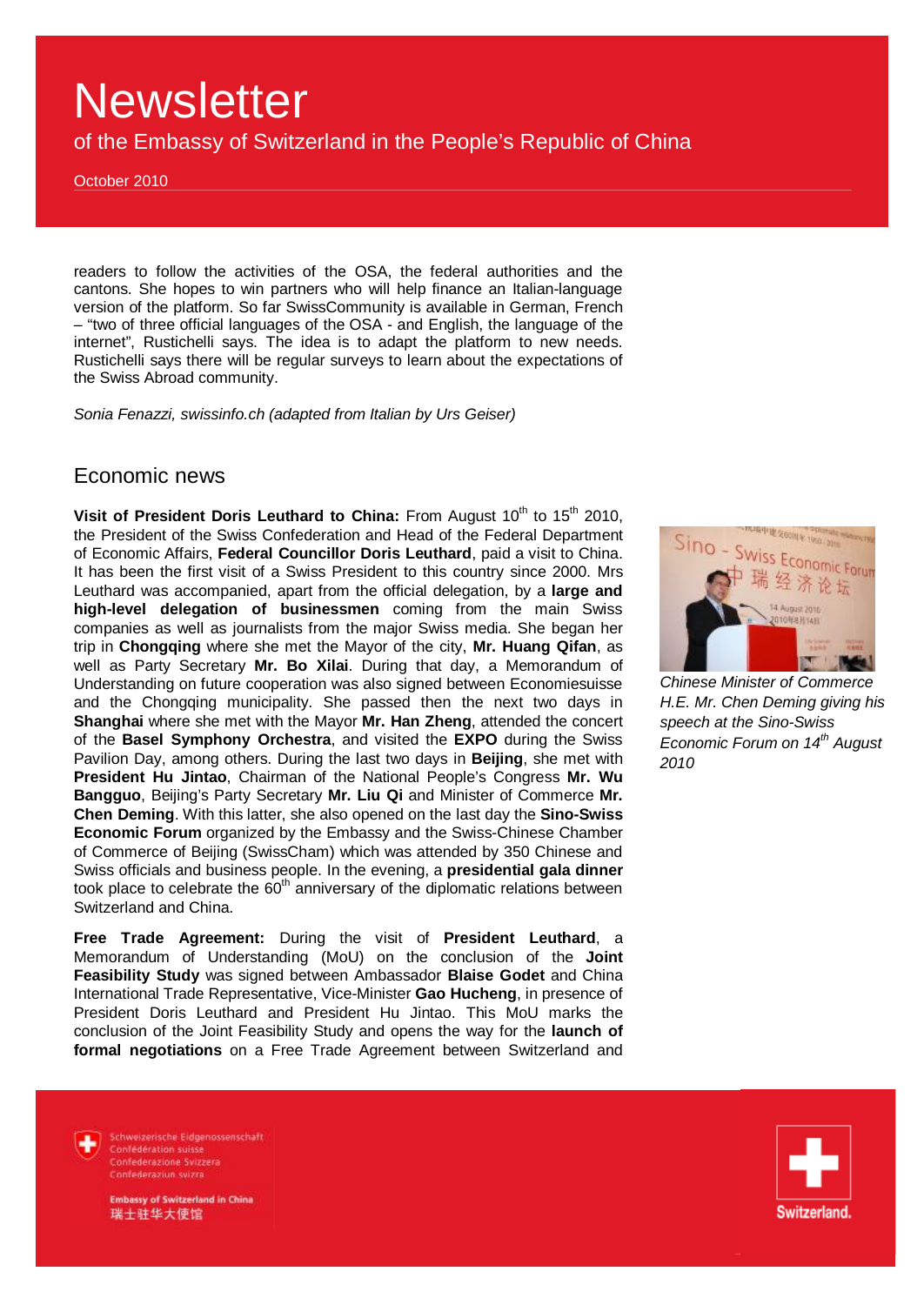of the Embassy of Switzerland in the People's Republic of China

October 2010

China in a near future. The text of the Joint Feasibility Study can be found under the following link:

[http://www.seco.admin.ch/themen/00513/02655/02731/04118/index.html?lang=](http://www.seco.admin.ch/themen/00513/02655/02731/04118/index.html?lang) en**.**

#### **Cooperation news**

**"Think about our climate",** a joint exhibition of **"Climate trail"** by PRS and "**Affected: the Human Faces of Climate Change**" by Swiss photographers **Matthias Braschler** and **Monika Fischer** was held in Qingdao Olympic Sailing Museum between September 1-14 in Qingdao. The exhibition was opened by **Vice Mayor Wang Jianxiang** and Ambassador Godet in the presence of representatives from cleantech industry, environmental science specialists and universities in Qingdao. **Two lectures** were also organized on September 2 at Ocean University of China and Xianyou Road Community. The exhibition was well-received among Qingdao public, attracting more than 2'000 visitors during the 7 days where the museum was freely opened to the public. Following the Olympic Sailing Museum, the exhibition has been shown at **Ocean University of China** for another two weeks, before going back to **Beijing** where the exhibition will be shown before the end of the year.

**Sino Swiss Science and Technology Cooperation Program (SSSTC):** A joint working meeting of the SSSTC took place in Beijing on September 10th and 11<sup>th</sup>. The Swiss delegation from the State Secretariat for Education and **Research (SER)** and the **Federal Institute of Technology in Zürich (ETHZ)** held meetings with the Ministry of Education, the Ministry of Science and Technology, the Chinese Academy of Sciences (CAS) and the other institutions in the field of sciences and education. In the same time joint workshops with Chinese and Swiss scientists were organized by CAS in Beijing. After the meetings in Beijing members of the Swiss delegation attended the **Swiss Science Conference Week** in Shanghai presented by **swissnex China** and the **ETHZ.** The **Sino-Swiss Science in Dialogue** event was held from September  $13<sup>th</sup>$  to  $17<sup>th</sup>$  with presentations and podium discussions examining the following aspects as part of the Expo theme **"Better City, Better Life"**: air, water, mobility, energy, and sustainable construction.

**Professor Kurt Wüthrich** from ETHZ, winner of the **Nobel Prize** in chemistry in 2002, held a lecture in the **China Science and Technology Museum** in Beijing on September  $14<sup>th</sup>$  in the framework of the accompanying program surrounding the "Albert Einstein (1879-1955)" exhibition there.

**Swiss Astronaute Claude Nicollier** visited Beijing and hold lectures on



*Inauguration of "Think about our Climate" in Qingdao* 



Schweizerische Eidnenossenschaft Confédération suisse Confederazione Svizzera Confederaziun svizra

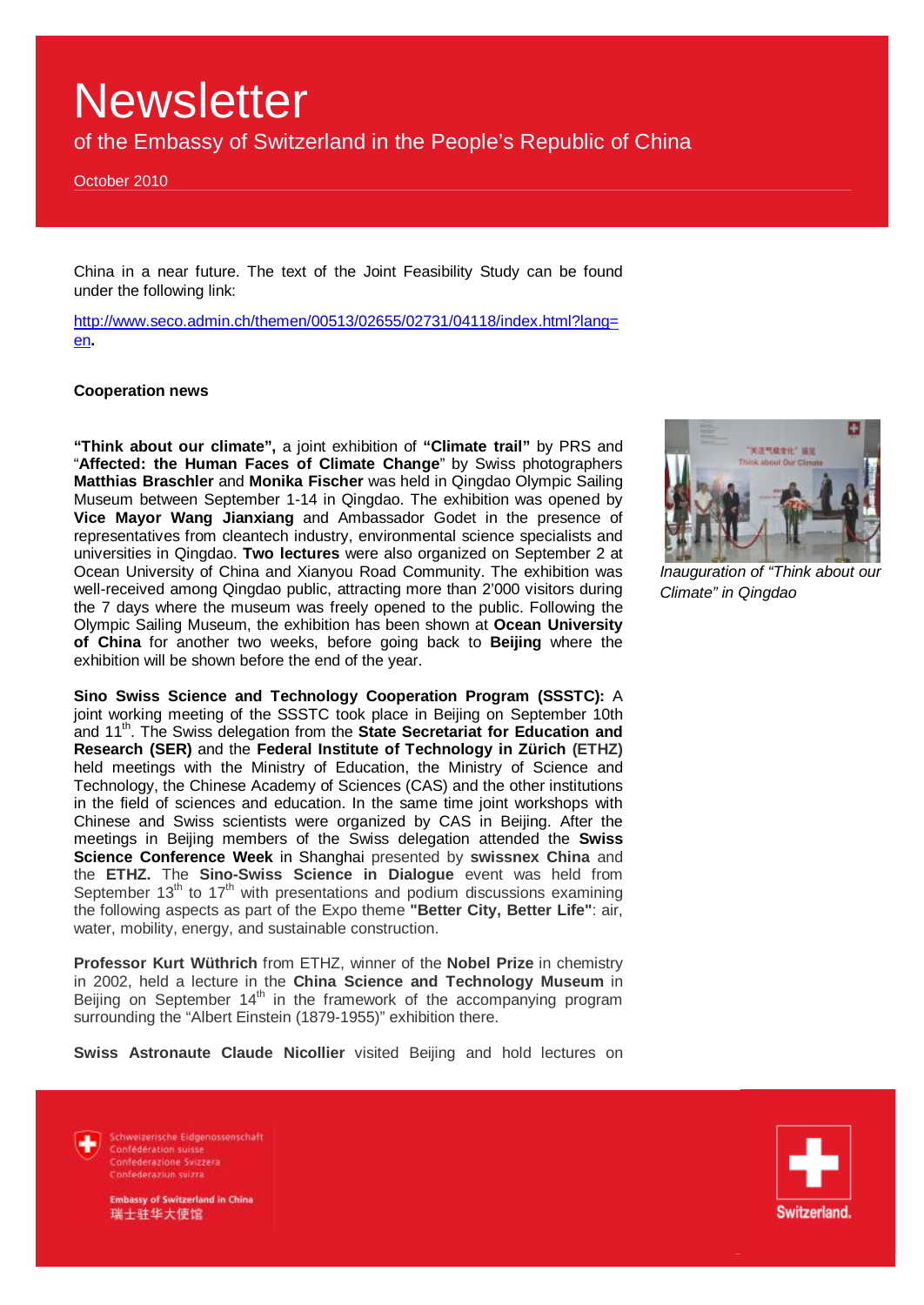of the Embassy of Switzerland in the People's Republic of China

October 2010

September 18th at the **Beijing University of Aeronautics and Astronautics** and on September 19<sup>th</sup> at the China Science and Technology Museum in Beijing in the framework of the accompanying program surrounding the "Albert Einstein (1879-1955)" exhibition there.



*Swiss Nobel Prize winner Mr. Kurt Wüthrich* 

### Cultural news

"Culturescapes": On 16<sup>th</sup> September 2010, the Swiss festival "Culturescapes" was successfully launched with a performance of the **Guangdong Modern Dance Company** at **Theater Basel**. This year, to celebrate the 60<sup>th</sup> anniversary of diplomatic relations, **China is guest country** at this festival under the patronage of President of the Confederation **Doris Leuthard**. It will last until early December, with more than 250 exhibitions and performances involving hundreds of Chinese artists. For more information, please see: [www.culturescapes.ch/China](http://www.culturescapes.ch/China)

**bconnected**: Swiss jazz group "bconnected" is coming back to China this October after several successful tours since 1999. "bconnected" is mixing with subtlety **jazz** tunes with traditional Chinese instruments such as *erhu* and the *pipa*. This "perfect blend" allows bconneded to work with Chinese artists as well. The group will be performing in Hong-Kong, Wuxi, Zhenjiang, Nanjing, Jiaxing, Shanghai and Beijing Nine Gates jazz festival.

*For more information on upcoming cultural events, please check the Embassy's website under "Events".* 

List of Swiss institutions (with contact details)

### **SwissCham Beijing**

Suite 100, CIS Tower, 38 Liangmaqiao Road, Chaoyang District Postcode: 100125 Tel: +86 10 8531 0015<br>Fax: +86 10 6432 3030 +86 10 6432 3030



Schweizerische Eidgenossenschaft Confédération suisse Confederazione Svizzera Confederaziun svizra



Swiss jazz group "B-Connected"

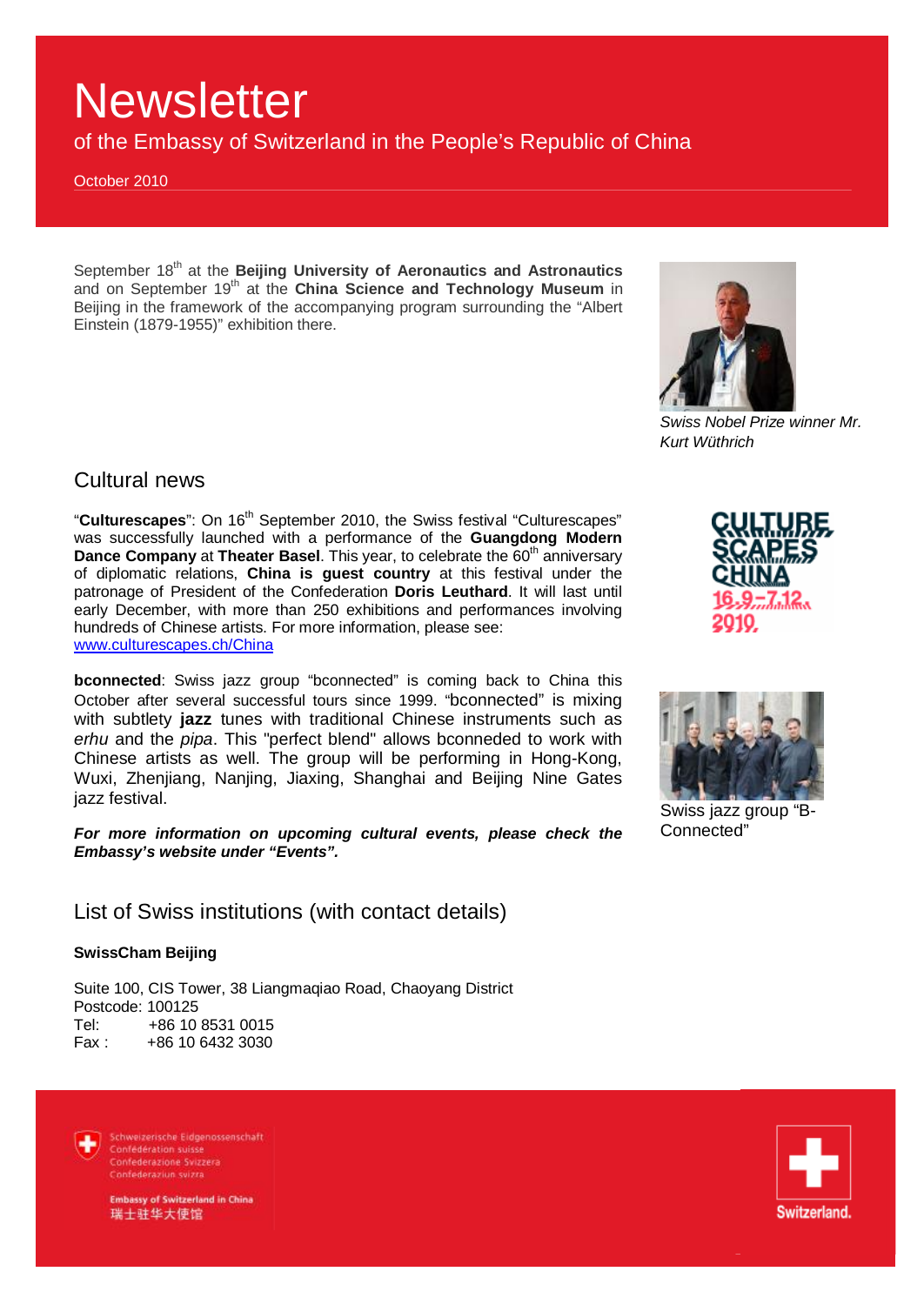of the Embassy of Switzerland in the People's Republic of China

October 2010

E-Mail: [info@bei.swisscham.org](mailto:info@bei.swisscham.org) Website: [www.swisscham.org](http://www.swisscham.org) (local branches also in Shanghai, Guangzhou and Hong Kong)

#### **Switzerland Tourism**

Prosper Center, Tower 1, Room 609, No. 5 Guanghua Road Postcode: 100020 Tel: +86 10 6512 0974  $Fax: +86, 10, 6512, 0973$ E-Mail : [info.cn@switzerland.com](mailto:info.cn@switzerland.com) Website: [www.myswitzerland.com.cn](http://www.myswitzerland.com.cn) (also in Shanghai and Hong Kong)

#### **Swiss Society Beijing**

E-Mail: [info@ssbj.ch](mailto:info@ssbj.ch) Website: www.ssbj.ch

#### **Beijing Swiss Study Centre**

Beijing Foreign Studies University, main building, Room 203 Tel: +86 10 8881 6306 E-Mail: [ces\\_bfsu@yahoo.cn](mailto:ces_bfsu@yahoo.cn)

### **News from the Embassy**

#### *Focus on … the Office of the Defense Attaché*

The Defence Attaché is based at the Swiss Embassy in Beijing. He is accredited in the People's Republic of China (PRC), the Democratic People's Republic of Korea (DPRK), the Republic of Korea (ROK) and the Socialist Republic of Vietnam (VN). His main responsibilities include the handling of all contacts between the Federal Department for Defense, Civil Protection and Sports (DDPS) and the respective defence ministries, the management of various security related issues between Switzerland and the countries of accreditation as well as the permanent assessment of the security situation in the region of accreditation.

*At the moment there are five people working in the Office of the Defense Attaché: Colonel Thomas Bucheli, Ph.D. (Defence Attaché), Mrs. Marie-Louise Brunner (Office Manager), Mr. Gabriel Schweizer (Assistant), 1st Lieutenant Michel Molnar (Long-term Intern), 1st Lieutenant Simon Hürlimann (Short-term Intern) and Mr. Xing Guoxiao (Driver)* 



*The team of the Defense Attaché Office*

Schweizerische Eidgenossenschaft Confédération suisse Confederazione Svizzera Confederaziun svizra

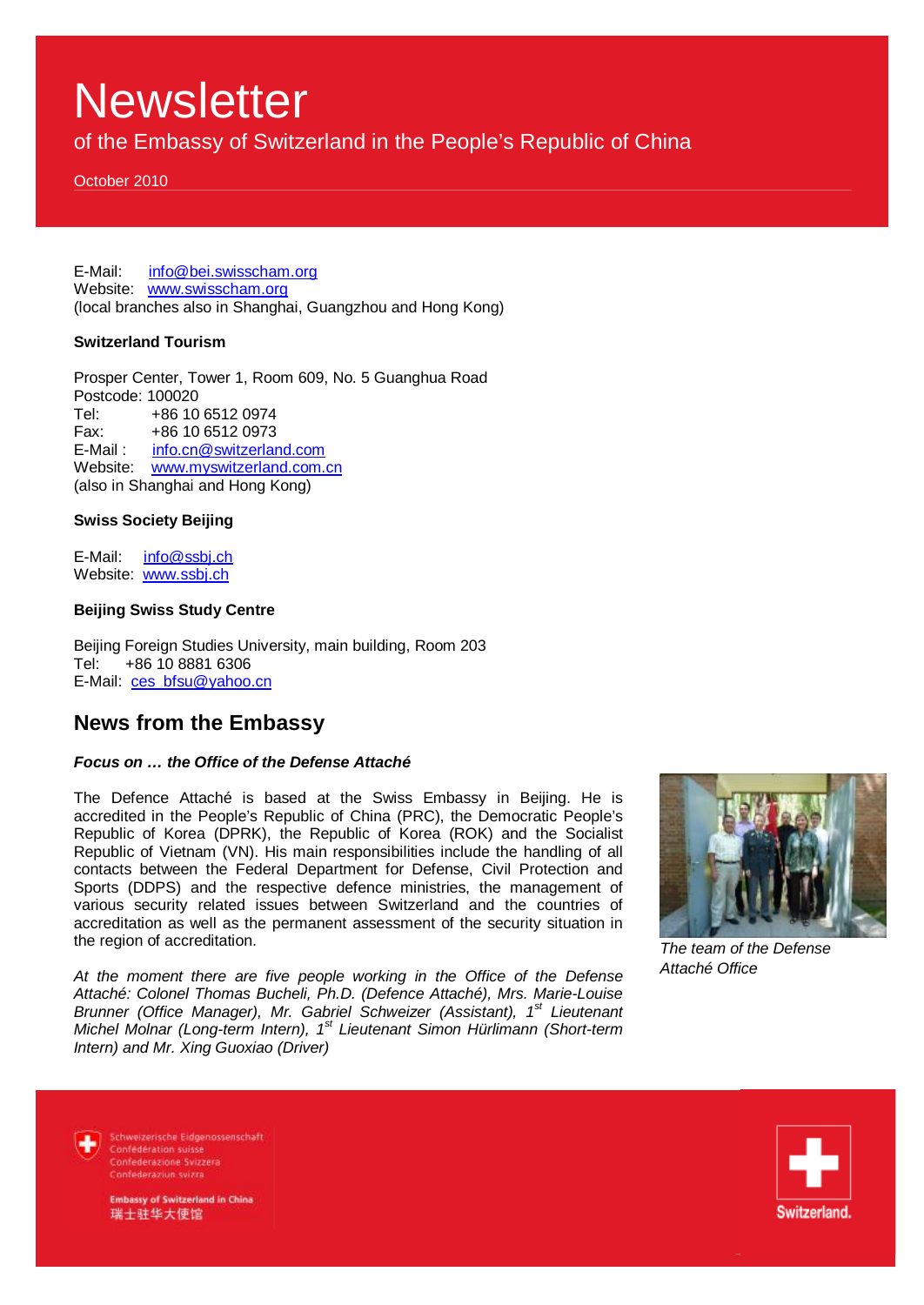of the Embassy of Switzerland in the People's Republic of China

October 2010

## **Contact**

**Embassy of Switzerland in China** 

3, Sanlitun Dongwujie, Chaoyang District, Beijing Postcode: 100600<br>Tel: +86 10 8 Tel: +86 10 8532 8888<br>Fax: +86 10 6532 4353 +86 10 6532 4353 E-Mail: [bei.vertretung@eda.admin.ch](mailto:bei.vertretung@eda.admin.ch)  Embassy website: [www.eda.admin.ch/beijing](http://www.eda.admin.ch/beijing)



Schweizerische Eidgenossenschaft Confederation suisse